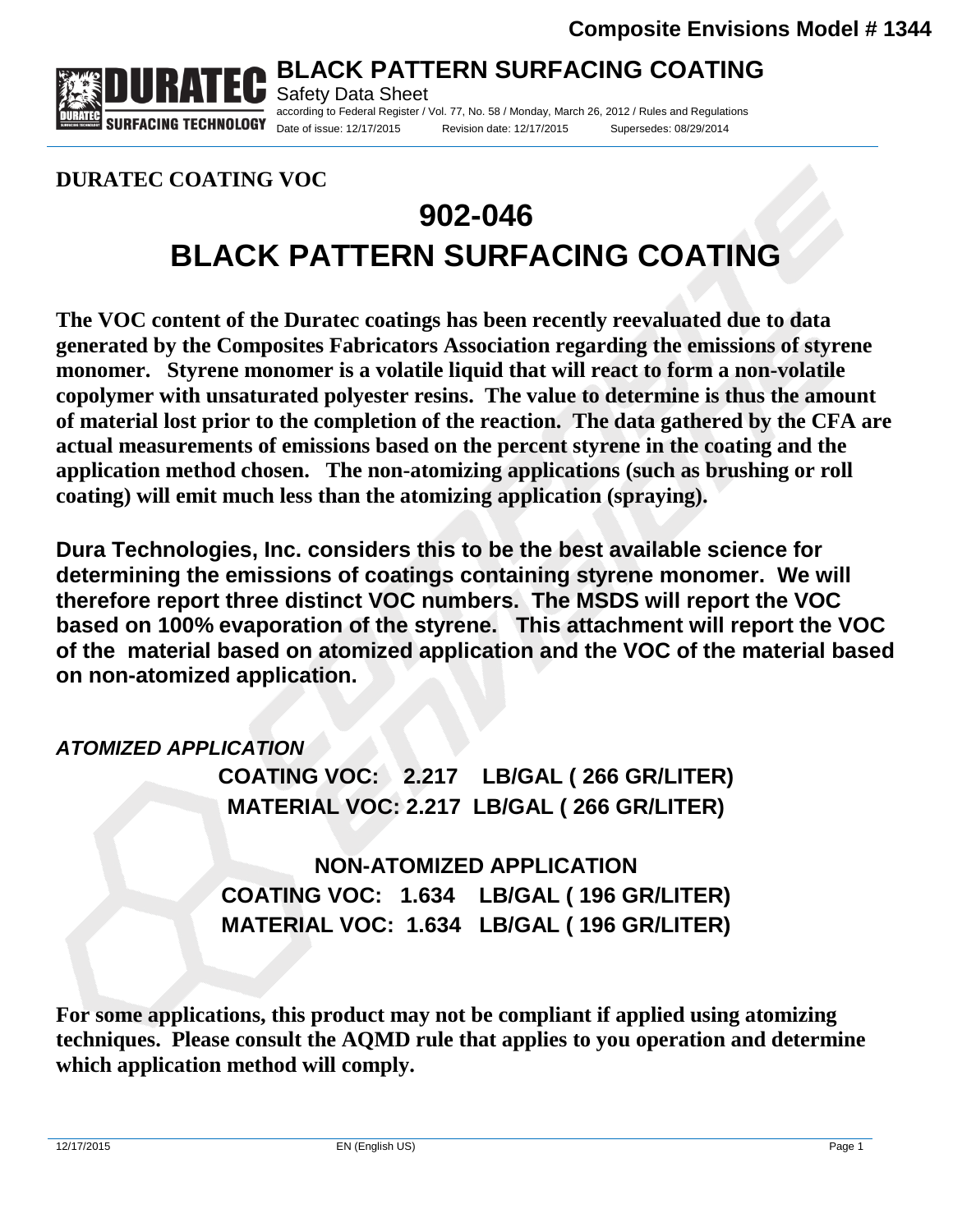Safety Data Sheet

| <b>Product identifier</b><br>1.1.<br>Product form<br>: Mixture<br>Trade name<br>: BLACK PATTERN SURFACING COATING<br>CAS No<br>$:$ mixture<br>Product code<br>$: 902 - 046$<br>Formula<br>: na<br>1.2.<br>Relevant identified uses of the substance or mixture and uses advised against<br>Use of the substance/mixture<br>: COATING<br>1.3.<br>Details of the supplier of the safety data sheet<br>Dura Technologies, Inc.<br>2720 South Willow Avenue #A<br>Bloomington, CA 92316<br>909.877.8477<br>ChemTrec US: 800.424.9300<br>Chem Trec Int: +1 70 3527 3887<br>1.4.<br><b>Emergency telephone number</b><br>Emergency number<br>: ChemTrec US: 800.424.9300 Int: +1 70 3527 3887<br>CHEMTREC: 1-800-424-9300<br><b>SECTION 2: Hazards identification</b><br><b>Classification of the substance or mixture</b><br>2.1.<br><b>GHS-US classification</b><br>Flam. Liq. 3<br>H <sub>226</sub><br>Skin Irrit. 2<br>H315<br>Eye Irrit. 2A<br>H319<br>Skin Sens. 1<br>H317<br>Carc. Not classified<br>H361<br>Repr. 2<br>STOT SE 3<br>H335<br>STOT RE 1<br>H372 |      |
|-----------------------------------------------------------------------------------------------------------------------------------------------------------------------------------------------------------------------------------------------------------------------------------------------------------------------------------------------------------------------------------------------------------------------------------------------------------------------------------------------------------------------------------------------------------------------------------------------------------------------------------------------------------------------------------------------------------------------------------------------------------------------------------------------------------------------------------------------------------------------------------------------------------------------------------------------------------------------------------------------------------------------------------------------------------------|------|
|                                                                                                                                                                                                                                                                                                                                                                                                                                                                                                                                                                                                                                                                                                                                                                                                                                                                                                                                                                                                                                                                 |      |
|                                                                                                                                                                                                                                                                                                                                                                                                                                                                                                                                                                                                                                                                                                                                                                                                                                                                                                                                                                                                                                                                 |      |
|                                                                                                                                                                                                                                                                                                                                                                                                                                                                                                                                                                                                                                                                                                                                                                                                                                                                                                                                                                                                                                                                 |      |
|                                                                                                                                                                                                                                                                                                                                                                                                                                                                                                                                                                                                                                                                                                                                                                                                                                                                                                                                                                                                                                                                 |      |
|                                                                                                                                                                                                                                                                                                                                                                                                                                                                                                                                                                                                                                                                                                                                                                                                                                                                                                                                                                                                                                                                 |      |
|                                                                                                                                                                                                                                                                                                                                                                                                                                                                                                                                                                                                                                                                                                                                                                                                                                                                                                                                                                                                                                                                 |      |
|                                                                                                                                                                                                                                                                                                                                                                                                                                                                                                                                                                                                                                                                                                                                                                                                                                                                                                                                                                                                                                                                 |      |
|                                                                                                                                                                                                                                                                                                                                                                                                                                                                                                                                                                                                                                                                                                                                                                                                                                                                                                                                                                                                                                                                 |      |
|                                                                                                                                                                                                                                                                                                                                                                                                                                                                                                                                                                                                                                                                                                                                                                                                                                                                                                                                                                                                                                                                 |      |
|                                                                                                                                                                                                                                                                                                                                                                                                                                                                                                                                                                                                                                                                                                                                                                                                                                                                                                                                                                                                                                                                 |      |
|                                                                                                                                                                                                                                                                                                                                                                                                                                                                                                                                                                                                                                                                                                                                                                                                                                                                                                                                                                                                                                                                 |      |
|                                                                                                                                                                                                                                                                                                                                                                                                                                                                                                                                                                                                                                                                                                                                                                                                                                                                                                                                                                                                                                                                 |      |
|                                                                                                                                                                                                                                                                                                                                                                                                                                                                                                                                                                                                                                                                                                                                                                                                                                                                                                                                                                                                                                                                 |      |
|                                                                                                                                                                                                                                                                                                                                                                                                                                                                                                                                                                                                                                                                                                                                                                                                                                                                                                                                                                                                                                                                 |      |
|                                                                                                                                                                                                                                                                                                                                                                                                                                                                                                                                                                                                                                                                                                                                                                                                                                                                                                                                                                                                                                                                 |      |
|                                                                                                                                                                                                                                                                                                                                                                                                                                                                                                                                                                                                                                                                                                                                                                                                                                                                                                                                                                                                                                                                 |      |
| 2.2.<br><b>Label elements</b>                                                                                                                                                                                                                                                                                                                                                                                                                                                                                                                                                                                                                                                                                                                                                                                                                                                                                                                                                                                                                                   |      |
| <b>GHS-US labeling</b>                                                                                                                                                                                                                                                                                                                                                                                                                                                                                                                                                                                                                                                                                                                                                                                                                                                                                                                                                                                                                                          |      |
| Hazard pictograms (GHS-US)<br>GHS02<br>GHS07<br>GHS08                                                                                                                                                                                                                                                                                                                                                                                                                                                                                                                                                                                                                                                                                                                                                                                                                                                                                                                                                                                                           |      |
| Signal word (GHS-US)<br>Danger                                                                                                                                                                                                                                                                                                                                                                                                                                                                                                                                                                                                                                                                                                                                                                                                                                                                                                                                                                                                                                  |      |
| Hazard statements (GHS-US)<br>: H226 - Flammable liquid and vapor<br>H315 - Causes skin irritation<br>H317 - May cause an allergic skin reaction<br>H319 - Causes serious eye irritation<br>H335 - May cause respiratory irritation<br>H361 - Suspected of damaging fertility or the unborn child<br>H372 - Causes damage to organs through prolonged or repeated exposure                                                                                                                                                                                                                                                                                                                                                                                                                                                                                                                                                                                                                                                                                      |      |
| Precautionary statements (GHS-US)<br>: P201 - Obtain special instructions before use<br>P202 - Do not handle until all safety precautions have been read and understood<br>P210 - Keep away from heat, hot surfaces, open flames, sparks. - No smoking<br>P233 - Keep container tightly closed<br>P240 - Ground/bond container and receiving equipment<br>P241 - Use explosion-proof electrical, lighting, ventilating equipment<br>P242 - Use only non-sparking tools<br>P243 - Take precautionary measures against static discharge<br>P260 - Do not breathe dust, fume, mist, spray, vapors<br>P270 - Do not eat, drink or smoke when using this product<br>P271 - Use only outdoors or in a well-ventilated area<br>P272 - Contaminated work clothing should not be allowed out of the workplace<br>12/17/2015<br>EN (English US)                                                                                                                                                                                                                           | 2/12 |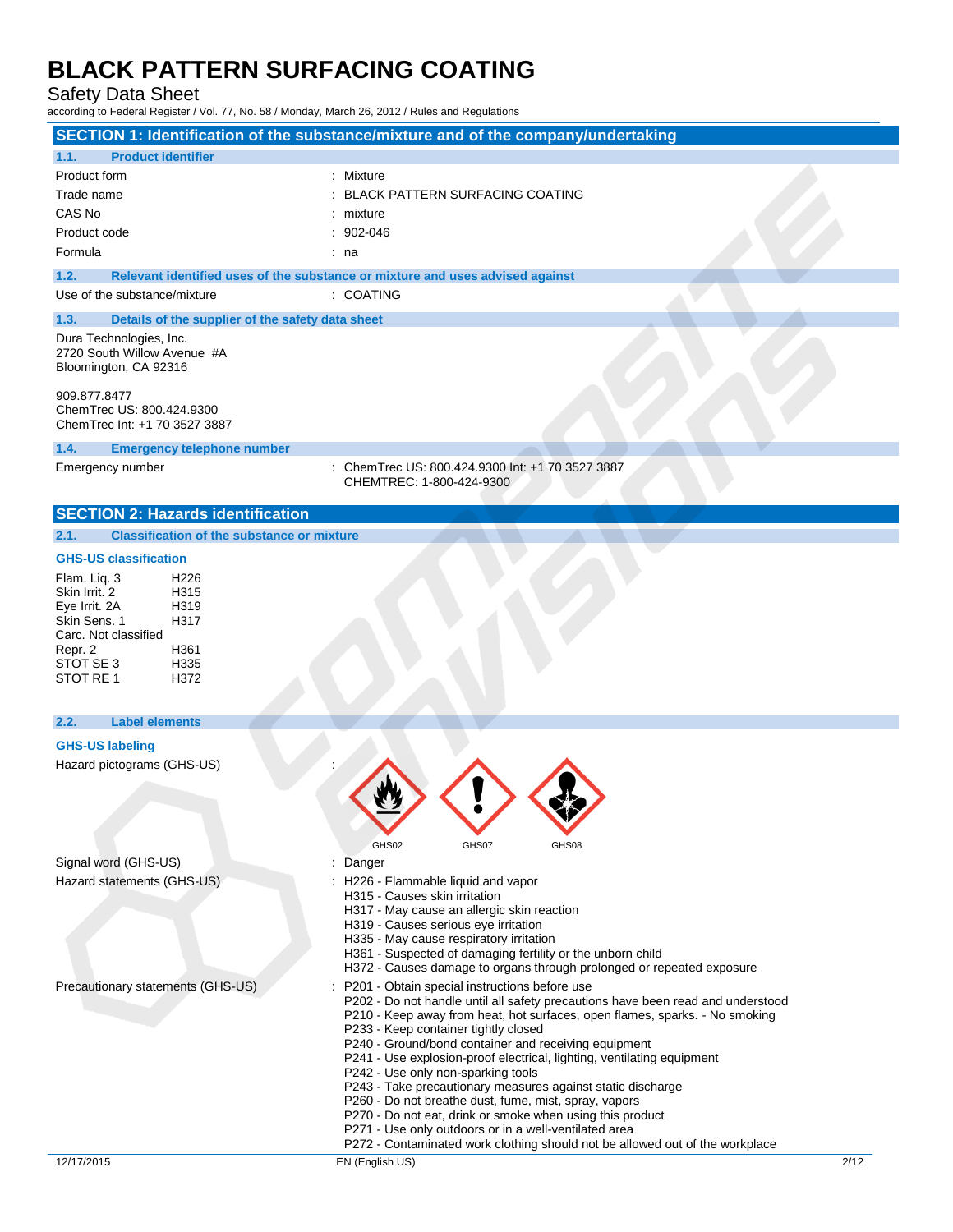Safety Data Sheet

according to Federal Register / Vol. 77, No. 58 / Monday, March 26, 2012 / Rules and Regulations

P280 - Wear eye protection, protective clothing, protective gloves P302+P352 - IF ON SKIN: Wash with plenty of soap and water P303+P361+P353 - IF ON SKIN (or hair): Remove/Take off immediately all contaminated clothing. Rinse skin with water/shower P304+P340 - IF INHALED: Remove victim to fresh air and keep at rest in a position comfortable for breathing P305+P351+P338 - If in eyes: Rinse cautiously with water for several minutes. Remove contact lenses, if present and easy to do. Continue rinsing P308+P313 - IF exposed or concerned: Get medical advice/attention P312 - Call a POISON CENTER or doctor/physician if you feel unwell P314 - Get medical advice and attention if you feel unwell P332+P313 - If skin irritation occurs: Get medical advice/attention P333+P313 - If skin irritation or rash occurs: Get medical advice/attention P337+P313 - If eye irritation persists: Get medical advice/attention P362 - Take off contaminated clothing and wash it before reuse P362+P364 - Take off contaminated clothing and wash it before reuse P370+P378 - In case of fire: Use carbon dioxide (CO2), dry chemical powder, foam to extinguish P403+P233 - Store in a well-ventilated place. Keep container tightly closed P403+P235 - Store in a well-ventilated place. Keep cool P405 - Store locked up P501 - Dispose of contents/container to in accordance with local, state, and federal regulations.

#### **2.3. Other hazards**

No additional information available

**2.4. Unknown acute toxicity (GHS-US)**

No data available

#### **SECTION 3: Composition/Information on ingredients**

### **3.1. Substance**

### Not applicable

Full text of H-phrases: see section 16

#### **3.2. Mixture**

| <b>Name</b>                 | <b>Product identifier</b> | %         | <b>GHS-US classification</b>                                                                                                                                                                                |
|-----------------------------|---------------------------|-----------|-------------------------------------------------------------------------------------------------------------------------------------------------------------------------------------------------------------|
| <b>Proprietary Resin</b>    | (CAS No) TRADE SECRET     | $\leq$ 51 | Not classified                                                                                                                                                                                              |
| styrene, inhibited          | (CAS No) 100-42-5         | $\leq$ 35 | Flam. Lig. 3, H226<br>Acute Tox. 4 (Inhalation: vapour),<br>H332<br>Skin Irrit. 2, H315<br>Eye Irrit. 2A, H319<br>Carc. 2, H351<br>Repr. 2, H361<br>STOT SE 3, H335<br>STOT RE 1, H372<br>Asp. Tox. 1, H304 |
| methyl ethyl ketone         | (CAS No) 78-93-3          | $\leq$ 7  | Flam. Liq. 2, H225<br>STOT SE 3, H336                                                                                                                                                                       |
| n-butyl acetate             | (CAS No) 123-86-4         | $\leq$ 1  | Flam. Lig. 3, H226<br>STOT SE 3, H336                                                                                                                                                                       |
| 1,6-hexanediol diacrylate   | (CAS No) 13048-33-4       | $\leq$ 1  | Skin Irrit. 2, H315<br>Skin Sens. 1, H317                                                                                                                                                                   |
| cobalt(II) 2-ethylhexanoate | (CAS No) 136-52-7         | $= 0.5$   | Carc. 2, H351                                                                                                                                                                                               |

### **SECTION 4: First aid measures**

| <b>Description of first aid measures</b><br>4.1. |                                                                                                                                                                                                                                                                                                                                                                |
|--------------------------------------------------|----------------------------------------------------------------------------------------------------------------------------------------------------------------------------------------------------------------------------------------------------------------------------------------------------------------------------------------------------------------|
| First-aid measures general                       | : Never give anything by mouth to an unconscious person. If you feel unwell, seek medical advice<br>(show the label where possible).                                                                                                                                                                                                                           |
| First-aid measures after inhalation              | : Allow victim to breathe fresh air. Allow the victim to rest. Remove victim to fresh air and keep at<br>rest in a position comfortable for breathing. Call a POISON CENTER or doctor/physician if you<br>feel unwell.                                                                                                                                         |
| First-aid measures after skin contact            | : Rinse skin with water/shower. Remove/Take off immediately all contaminated clothing. Wash<br>with plenty of soap and water. Wash contaminated clothing before reuse. If skin irritation occurs:<br>wash throughly for five minutes, seek medical attention. Get medical advice/attention. Specific<br>treatment (see seek medical attention, on this label). |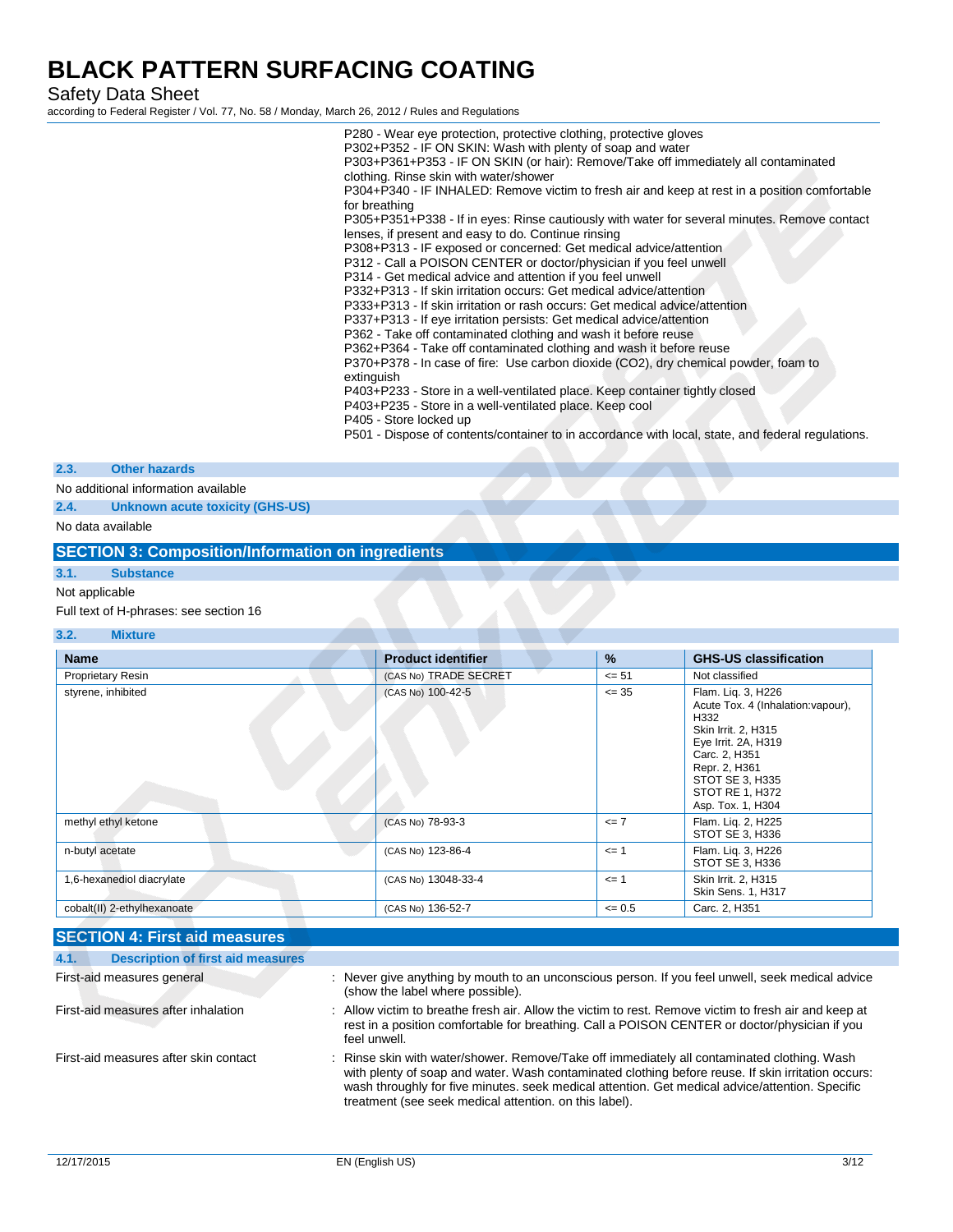Safety Data Sheet

| First-aid measures after eye contact                                                                    | Rinse cautiously with water for several minutes. Remove contact lenses, if present and easy to<br>do. Continue rinsing. If eye irritation persists: SEEK IMMEDIATE MEDICAL ATTENTION. Get<br>medical advice/attention.                                                                                                                                                                                                                                                                                                                  |
|---------------------------------------------------------------------------------------------------------|-----------------------------------------------------------------------------------------------------------------------------------------------------------------------------------------------------------------------------------------------------------------------------------------------------------------------------------------------------------------------------------------------------------------------------------------------------------------------------------------------------------------------------------------|
| First-aid measures after ingestion                                                                      | : Rinse mouth. Do NOT induce vomiting. Obtain emergency medical attention.                                                                                                                                                                                                                                                                                                                                                                                                                                                              |
| 4.2.<br>Most important symptoms and effects, both acute and delayed                                     |                                                                                                                                                                                                                                                                                                                                                                                                                                                                                                                                         |
| Symptoms/injuries                                                                                       | : May cause genetic defects (avoid skin contact and inhalation.). May cause cancer (avoid skin<br>contact and inhalation.).                                                                                                                                                                                                                                                                                                                                                                                                             |
| Symptoms/injuries after inhalation                                                                      | Danger of serious damage to health by prolonged exposure through inhalation. Harmful if<br>inhaled.                                                                                                                                                                                                                                                                                                                                                                                                                                     |
| Symptoms/injuries after skin contact                                                                    | : Causes skin irritation.                                                                                                                                                                                                                                                                                                                                                                                                                                                                                                               |
| Symptoms/injuries after eye contact                                                                     | : Causes serious eye irritation.                                                                                                                                                                                                                                                                                                                                                                                                                                                                                                        |
| 4.3.<br>Indication of any immediate medical attention and special treatment needed                      |                                                                                                                                                                                                                                                                                                                                                                                                                                                                                                                                         |
| No additional information available                                                                     |                                                                                                                                                                                                                                                                                                                                                                                                                                                                                                                                         |
| <b>SECTION 5: Firefighting measures</b>                                                                 |                                                                                                                                                                                                                                                                                                                                                                                                                                                                                                                                         |
| <b>Extinguishing media</b><br>5.1.                                                                      |                                                                                                                                                                                                                                                                                                                                                                                                                                                                                                                                         |
| Suitable extinguishing media                                                                            | : Foam. Dry powder. Carbon dioxide. Water spray. Sand.                                                                                                                                                                                                                                                                                                                                                                                                                                                                                  |
| Unsuitable extinguishing media                                                                          | : Do not use a heavy water stream.                                                                                                                                                                                                                                                                                                                                                                                                                                                                                                      |
| 5.2.<br>Special hazards arising from the substance or mixture                                           |                                                                                                                                                                                                                                                                                                                                                                                                                                                                                                                                         |
| Fire hazard                                                                                             | : Highly flammable liquid and vapor.                                                                                                                                                                                                                                                                                                                                                                                                                                                                                                    |
| <b>Explosion hazard</b>                                                                                 | May form flammable/explosive vapor-air mixture.                                                                                                                                                                                                                                                                                                                                                                                                                                                                                         |
| Reactivity                                                                                              | No reactivity hazard other than the effects described in sub-sections below.                                                                                                                                                                                                                                                                                                                                                                                                                                                            |
| 5.3.<br><b>Advice for firefighters</b>                                                                  |                                                                                                                                                                                                                                                                                                                                                                                                                                                                                                                                         |
| Firefighting instructions                                                                               | : Use water spray or fog for cooling exposed containers. Exercise caution when fighting any                                                                                                                                                                                                                                                                                                                                                                                                                                             |
|                                                                                                         | chemical fire. Prevent fire-fighting water from entering environment.                                                                                                                                                                                                                                                                                                                                                                                                                                                                   |
| Protection during firefighting                                                                          | : Do not enter fire area without proper protective equipment, including respiratory protection.                                                                                                                                                                                                                                                                                                                                                                                                                                         |
| <b>SECTION 6: Accidental release measures</b>                                                           |                                                                                                                                                                                                                                                                                                                                                                                                                                                                                                                                         |
| Personal precautions, protective equipment and emergency procedures<br>6.1.                             |                                                                                                                                                                                                                                                                                                                                                                                                                                                                                                                                         |
| General measures                                                                                        | Remove ignition sources. Use special care to avoid static electric charges. No open flames. No<br>smoking.                                                                                                                                                                                                                                                                                                                                                                                                                              |
| 6.1.1.<br>For non-emergency personnel                                                                   |                                                                                                                                                                                                                                                                                                                                                                                                                                                                                                                                         |
| Protective equipment                                                                                    | Gloves. Protective goggles. Protective clothing.                                                                                                                                                                                                                                                                                                                                                                                                                                                                                        |
| Emergency procedures                                                                                    | Evacuate unnecessary personnel.                                                                                                                                                                                                                                                                                                                                                                                                                                                                                                         |
| 6.1.2.<br>For emergency responders                                                                      |                                                                                                                                                                                                                                                                                                                                                                                                                                                                                                                                         |
| Protective equipment                                                                                    | : Equip cleanup crew with proper protection.                                                                                                                                                                                                                                                                                                                                                                                                                                                                                            |
| Emergency procedures                                                                                    | Ventilate area.                                                                                                                                                                                                                                                                                                                                                                                                                                                                                                                         |
| <b>Environmental precautions</b><br>6.2.                                                                |                                                                                                                                                                                                                                                                                                                                                                                                                                                                                                                                         |
| Prevent entry to sewers and public waters. Notify authorities if liquid enters sewers or public waters. |                                                                                                                                                                                                                                                                                                                                                                                                                                                                                                                                         |
| 6.3.<br>Methods and material for containment and cleaning up                                            |                                                                                                                                                                                                                                                                                                                                                                                                                                                                                                                                         |
| For containment                                                                                         | Dam up the liquid spill. Contain released substance, pump into suitable containers.                                                                                                                                                                                                                                                                                                                                                                                                                                                     |
| Methods for cleaning up                                                                                 | Soak up spills with inert solids, such as clay or diatomaceous earth as soon as possible. Collect                                                                                                                                                                                                                                                                                                                                                                                                                                       |
|                                                                                                         | spillage. Store away from other materials.                                                                                                                                                                                                                                                                                                                                                                                                                                                                                              |
| 6.4.<br><b>Reference to other sections</b>                                                              |                                                                                                                                                                                                                                                                                                                                                                                                                                                                                                                                         |
| See Heading 8. Exposure controls and personal protection.                                               |                                                                                                                                                                                                                                                                                                                                                                                                                                                                                                                                         |
| <b>SECTION 7: Handling and storage</b>                                                                  |                                                                                                                                                                                                                                                                                                                                                                                                                                                                                                                                         |
| <b>Precautions for safe handling</b><br>7.1.                                                            |                                                                                                                                                                                                                                                                                                                                                                                                                                                                                                                                         |
| Additional hazards when processed                                                                       | : Handle empty containers with care because residual vapors are flammable.                                                                                                                                                                                                                                                                                                                                                                                                                                                              |
| Precautions for safe handling                                                                           | Wash hands and other exposed areas with mild soap and water before eating, drinking or<br>smoking and when leaving work. Provide good ventilation in process area to prevent formation of<br>vapor. No open flames. No smoking. Use only non-sparking tools. Use only outdoors or in a well-<br>ventilated area. Avoid breathing DUST, FUMES, MIST, OR VAPORS. Obtain special instructions<br>before use. Do not handle until all safety precautions have been read and understood. Eliminate<br>all ignition sources if safe to do so. |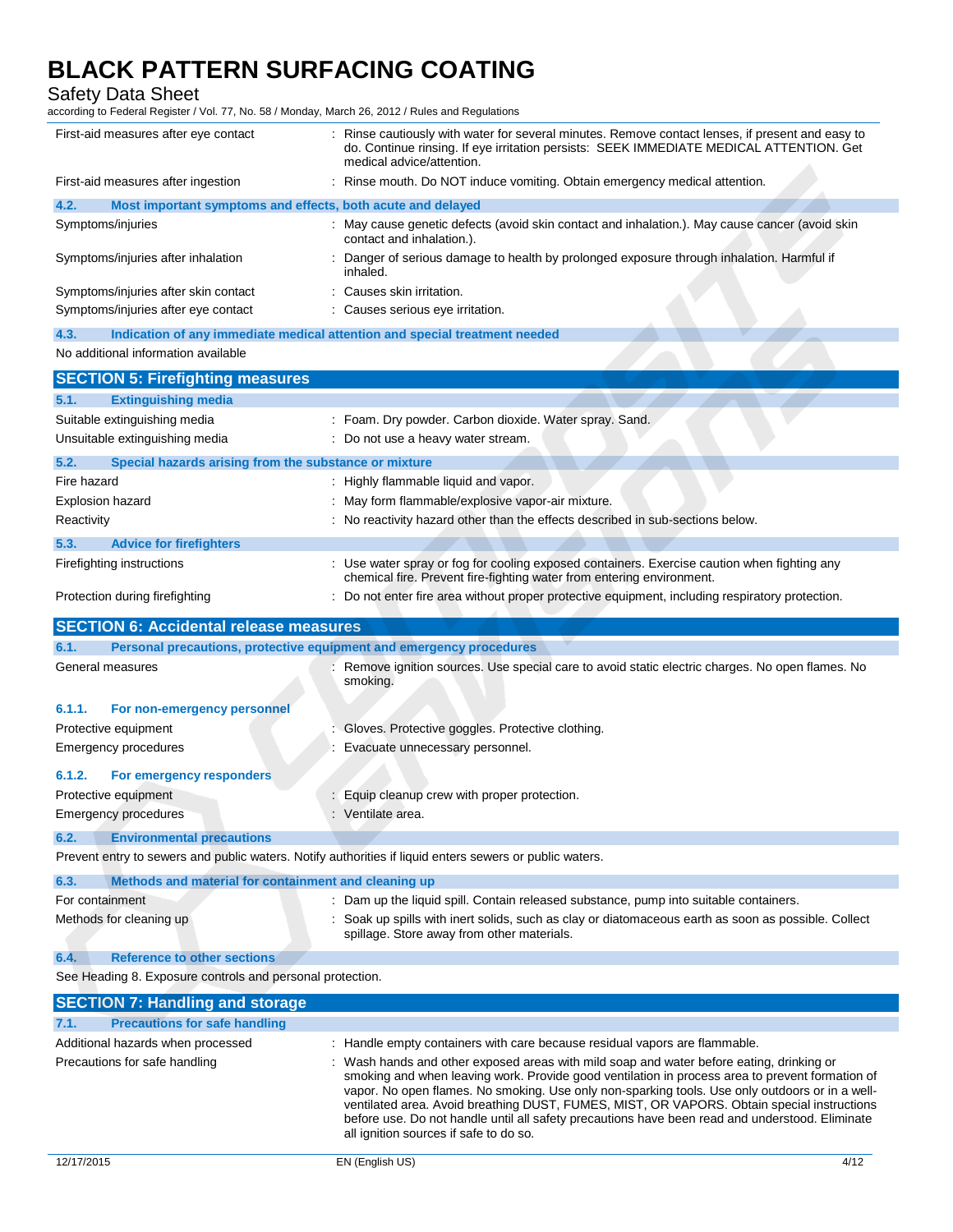Safety Data Sheet

| Hygiene measures          |                                                              | : Wash HANDS thoroughly after handling.                                                                                                                                                                           |
|---------------------------|--------------------------------------------------------------|-------------------------------------------------------------------------------------------------------------------------------------------------------------------------------------------------------------------|
| 7.2.                      | Conditions for safe storage, including any incompatibilities |                                                                                                                                                                                                                   |
| <b>Technical measures</b> |                                                              | : Proper grounding procedures to avoid static electricity should be followed. Ground/bond<br>container and receiving equipment. Use explosion-proof electrical, ventilating and lighting<br>equipment. equipment. |
| Storage conditions        |                                                              | : Keep only in the original container in a cool, well ventilated place away from : HEAT SPARKS<br>OR OPEN FLAMES. Keep in fireproof place. Keep container tightly closed.                                         |
| Incompatible products     |                                                              | : Strong bases. Strong acids.                                                                                                                                                                                     |
| Incompatible materials    |                                                              | : Sources of ignition. Direct sunlight. Heat sources.                                                                                                                                                             |
| 7.3.                      | Specific end use(s)                                          |                                                                                                                                                                                                                   |
|                           | No additional information available                          |                                                                                                                                                                                                                   |

|                                   | <b>SECTION 8: Exposure controls/personal protection</b> |           |
|-----------------------------------|---------------------------------------------------------|-----------|
| 8.1.<br><b>Control parameters</b> |                                                         |           |
| styrene, inhibited (100-42-5)     |                                                         |           |
| <b>USA ACGIH</b>                  | ACGIH TWA (ppm)                                         | 20 ppm    |
| <b>USA ACGIH</b>                  | ACGIH STEL (ppm)                                        | 20 ppm    |
|                                   |                                                         |           |
| methyl ethyl ketone (78-93-3)     |                                                         |           |
| <b>USA ACGIH</b>                  | ACGIH TWA (ppm)                                         | 200 ppm   |
| <b>USA ACGIH</b>                  | ACGIH STEL (ppm)                                        | $200$ ppm |
|                                   |                                                         |           |
| n-butyl acetate (123-86-4)        |                                                         |           |
| <b>USA ACGIH</b>                  | ACGIH TWA (ppm)                                         | $150$ ppm |
| <b>USA ACGIH</b>                  | ACGIH STEL (ppm)                                        | $200$ ppm |

| 8.2.<br><b>Exposure controls</b> |                                                                          |
|----------------------------------|--------------------------------------------------------------------------|
| Appropriate engineering controls | Ensure exposure is below occupational exposure limits (where available). |
| Personal protective equipment    | : Avoid all unnecessary exposure.                                        |
| Hand protection                  | Wear protective gloves.                                                  |
| Eye protection                   | : Chemical goggles or safety glasses.                                    |
| Skin and body protection         | Wear suitable protective clothing.                                       |
| Respiratory protection           | Wear appropriate mask.                                                   |
| Other information                | Do not eat, drink or smoke during use.                                   |
|                                  |                                                                          |

| <b>SECTION 9: Physical and chemical properties</b>            |                         |      |
|---------------------------------------------------------------|-------------------------|------|
| Information on basic physical and chemical properties<br>9.1. |                         |      |
| Physical state                                                | : Liquid                |      |
| Color                                                         | Black.                  |      |
| Odor                                                          | : characteristic.       |      |
| Odor threshold                                                | : No data available     |      |
| рH                                                            | : No data available     |      |
| Relative evaporation rate (butyl acetate=1)                   | : No data available     |      |
| Melting point                                                 | : No data available     |      |
| Freezing point                                                | : No data available     |      |
| Boiling point                                                 | : $> = 79.4$ °C         |      |
| Flash point                                                   | $\therefore$ >= 6.67 °C |      |
| Auto-ignition temperature                                     | : No data available     |      |
| Decomposition temperature                                     | : No data available     |      |
| Flammability (solid, gas)                                     | : No data available     |      |
| Vapor pressure                                                | : No data available     |      |
| Relative vapor density at 20 °C                               | : No data available     |      |
| Relative density                                              | $\div$ $\leq$           |      |
| Specific gravity / density                                    | : 1.05                  |      |
| 12/17/2015                                                    | EN (English US)         | 5/12 |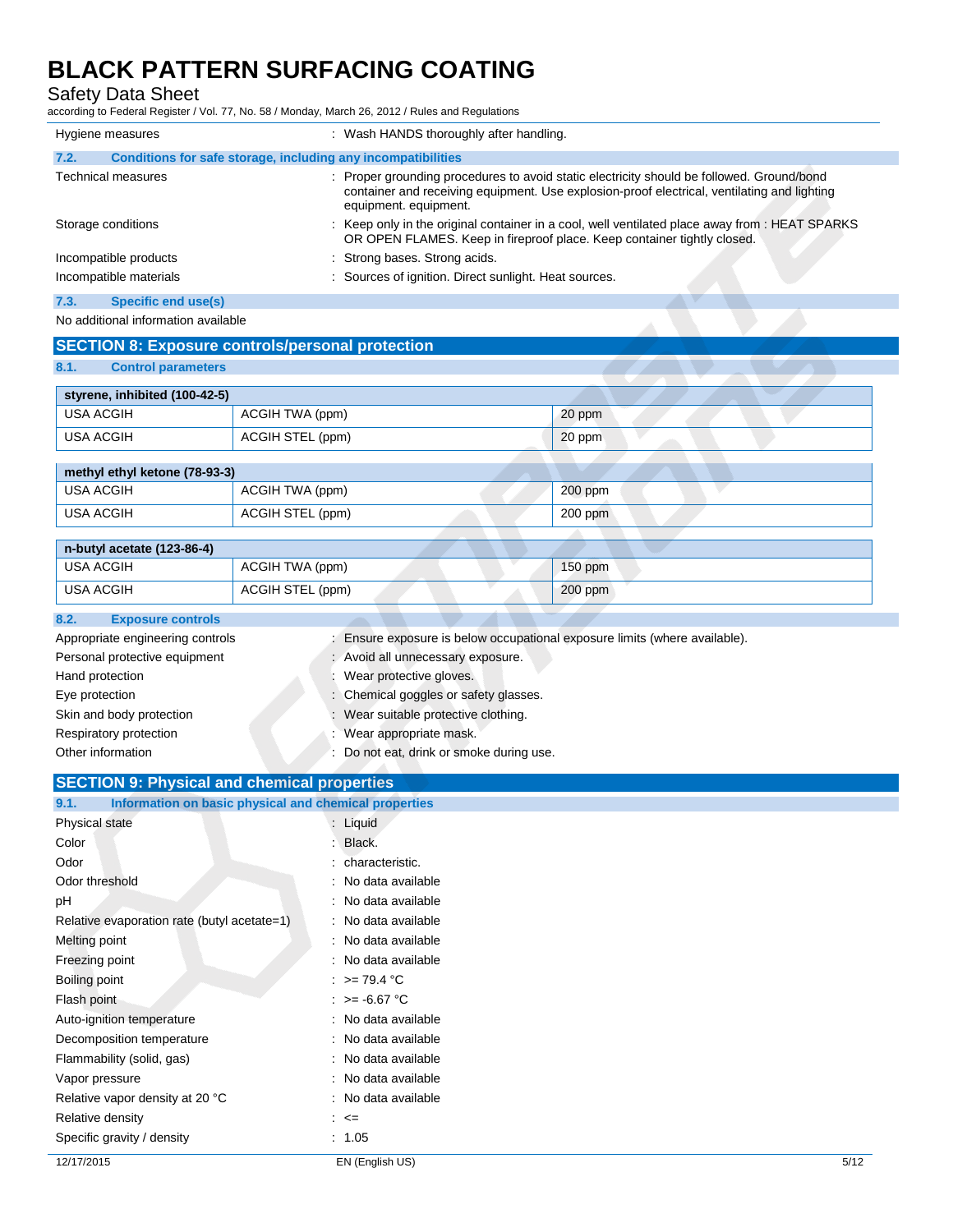Safety Data Sheet

according to Federal Register / Vol. 77, No. 58 / Monday, March 26, 2012 / Rules and Regulations

| Solubility                  | : No data available |
|-----------------------------|---------------------|
| Log Pow                     | : No data available |
| Log Kow                     | : No data available |
| Viscosity, kinematic        | : No data available |
| Viscosity, dynamic          | : No data available |
| <b>Explosive properties</b> | : No data available |
| Oxidizing properties        | : No data available |
| <b>Explosive limits</b>     | : No data available |

### **9.2. Other information**

No additional information available

### **SECTION 10: Stability and reactivity**

#### **10.1. Reactivity**

No reactivity hazard other than the effects described in sub-sections below.

#### **10.2. Chemical stability**

Polymerization can result in formation of solid deposits, even in vapour space. Not established. Highly flammable liquid and vapor. May form flammable/explosive vapor-air mixture.

**10.3. Possibility of hazardous reactions**

Not established.

#### **10.4. Conditions to avoid**

Direct sunlight. Extremely high or low temperatures. Open flame.

**10.5. Incompatible materials**

Strong acids. Strong bases.

**10.6. Hazardous decomposition products**

fume. Carbon monoxide. Carbon dioxide. May release flammable gases.

#### **SECTION 11: Toxicological information**

**11.1. Information on toxicological effects**

Acute toxicity in the classified in the classified in the classified in the classified in the classified in the classified in the classified in the classified in the classified in the classified in the classified in the cl

| <b>BLACK PATTERN SURFACING COATING (Vf) mixture</b> |                                                                                                                                                       |  |
|-----------------------------------------------------|-------------------------------------------------------------------------------------------------------------------------------------------------------|--|
| ATE CLP (dust, mist)                                | 1.500 mg/l/4h                                                                                                                                         |  |
| styrene, inhibited (100-42-5)                       |                                                                                                                                                       |  |
| LD50 oral rat                                       | 5000 mg/kg (Rat; Literature study; >6000 mg/kg bodyweight; Rat; Weight of evidence)                                                                   |  |
| LD50 dermal rat                                     | 2820 mg/kg (Rat; Literature study; OECD 402: Acute Dermal Toxicity; >2000 mg/kg<br>bodyweight; Rat; Experimental value)                               |  |
| LD50 dermal rabbit                                  | 5010 mg/kg (Rabbit; Literature study)                                                                                                                 |  |
| LC50 inhalation rat (mg/l)                          | 12 mg/l/4h (Rat; Literature study)                                                                                                                    |  |
| LC50 inhalation rat (ppm)                           | 2770 ppm/4h (Rat; Literature study)                                                                                                                   |  |
| ATE CLP (oral)                                      | 5000.000 mg/kg body weight                                                                                                                            |  |
| ATE CLP (dermal)                                    | 2820.000 mg/kg body weight                                                                                                                            |  |
| ATE CLP (gases)                                     | 2770.000 ppmV/4h                                                                                                                                      |  |
| ATE CLP (vapors)                                    | 12.000 mg/l/4h                                                                                                                                        |  |
| ATE CLP (dust, mist)                                | 12.000 mg/l/4h                                                                                                                                        |  |
| methyl ethyl ketone (78-93-3)                       |                                                                                                                                                       |  |
| LD50 oral rat                                       | 2737 mg/kg (Rat; Equivalent or similar to OECD 423; Read-across; 2054 mg/kg; Rat;<br>Equivalent or similar to OECD 423; Read-across; 2328 mg/kg; Rat) |  |
| LD50 dermal rabbit                                  | 6480 mg/kg (Rabbit; Experimental value; Equivalent or similar to OECD 402; >10; Rabbit)                                                               |  |
| LC50 inhalation rat (mg/l)                          | 34 mg/l/4h (Rat; Literature study)                                                                                                                    |  |
| LC50 inhalation rat (ppm)                           | 11300 ppm/4h (Rat; Literature study)                                                                                                                  |  |
| ATE CLP (oral)                                      | 2737.000 mg/kg body weight                                                                                                                            |  |
| ATE CLP (dermal)                                    | 6480.000 mg/kg body weight                                                                                                                            |  |
| ATE CLP (gases)                                     | 11300.000 ppmV/4h                                                                                                                                     |  |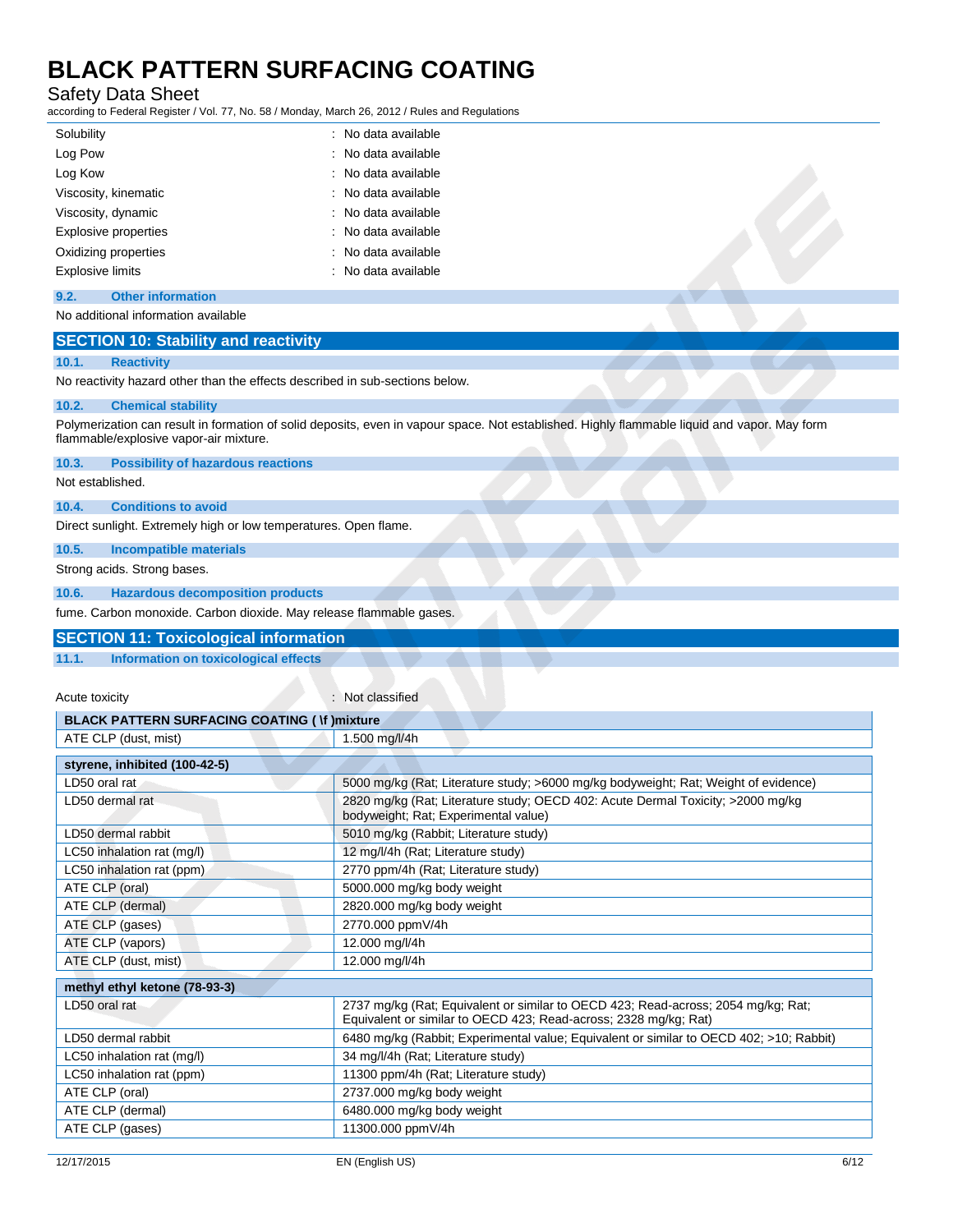Safety Data Sheet

according to Federal Register / Vol. 77, No. 58 / Monday, March 26, 2012 / Rules and Regulations

| methyl ethyl ketone (78-93-3)                          |                                                                                                           |  |
|--------------------------------------------------------|-----------------------------------------------------------------------------------------------------------|--|
| ATE CLP (vapors)                                       | 34.000 mg/l/4h                                                                                            |  |
| ATE CLP (dust, mist)                                   | 34.000 mg/l/4h                                                                                            |  |
| cobalt(II) 2-ethylhexanoate (136-52-7)                 |                                                                                                           |  |
| LD50 oral rat                                          | 3129 mg/kg body weight (Rat; OECD 425: Acute Oral Toxicity: Up-and-Down Procedure;<br>Experimental value) |  |
| LD50 dermal rat                                        | > 2000 mg/kg body weight (Rat; Weight of evidence; OECD 402: Acute Dermal Toxicity)                       |  |
| ATE CLP (oral)                                         | 3129.000 mg/kg body weight                                                                                |  |
| n-butyl acetate (123-86-4)                             |                                                                                                           |  |
| LD50 oral rat                                          | 10770 mg/kg (Rat)                                                                                         |  |
| LD50 dermal rabbit                                     | > 17600 mg/kg (Rabbit)                                                                                    |  |
| ATE CLP (oral)                                         | 10770.000 mg/kg body weight                                                                               |  |
| 1,6-hexanediol diacrylate (13048-33-4)                 |                                                                                                           |  |
| LD50 oral rat                                          | > 5000 mg/kg (Rat)                                                                                        |  |
| LD50 dermal rabbit                                     | 3600 mg/kg (Rabbit)                                                                                       |  |
| ATE CLP (dermal)                                       | 3600.000 mg/kg body weight                                                                                |  |
| Skin corrosion/irritation                              | Causes skin irritation.                                                                                   |  |
| Serious eye damage/irritation                          | Causes serious eye irritation.                                                                            |  |
| Respiratory or skin sensitization                      | May cause an allergic skin reaction.                                                                      |  |
| Germ cell mutagenicity                                 | Not classified                                                                                            |  |
| Carcinogenicity                                        | Not classified.                                                                                           |  |
| styrene, inhibited (100-42-5)                          |                                                                                                           |  |
| IARC group                                             | 2B - Possibly carcinogenic to humans                                                                      |  |
| cobalt(II) 2-ethylhexanoate (136-52-7)                 |                                                                                                           |  |
| IARC group                                             | 2B - Possibly carcinogenic to humans                                                                      |  |
| Reproductive toxicity                                  | Suspected of damaging fertility or the unborn child.                                                      |  |
|                                                        | Based on available data, the classification criteria are not met                                          |  |
| Specific target organ toxicity (single exposure)       | May cause respiratory irritation.                                                                         |  |
|                                                        |                                                                                                           |  |
| Specific target organ toxicity (repeated               | Causes damage to organs through prolonged or repeated exposure.                                           |  |
| exposure)                                              | Based on available data, the classification criteria are not met                                          |  |
|                                                        |                                                                                                           |  |
| Aspiration hazard                                      | Not classified                                                                                            |  |
|                                                        | Based on available data, the classification criteria are not met                                          |  |
| Potential Adverse human health effects and<br>symptoms | : Harmful if inhaled.                                                                                     |  |
| Symptoms/injuries after inhalation                     | Danger of serious damage to health by prolonged exposure through inhalation. Harmful if<br>inhaled.       |  |
| Symptoms/injuries after skin contact                   | Causes skin irritation.                                                                                   |  |
| Symptoms/injuries after eye contact                    | Causes serious eye irritation.                                                                            |  |

### **SECTION 12: Ecological information**

| 12.1. | <b>Toxicity</b> |
|-------|-----------------|
|-------|-----------------|

| 25 mg/l (96 h; Lepomis macrochirus; GLP)          |
|---------------------------------------------------|
|                                                   |
| 10 - 100 mg/l (96 h)                              |
| 23 mg/l (48 h; Daphnia magna; Locomotor effect)   |
| 32 mg/l (96 h; Pimephales promelas)               |
| 27 mg/l (24 h; Daphnia magna; GLP)                |
| 25.1 mg/l (96 h; Lepomis macrochirus; Soft water) |
| 46.4 mg/l (96 h; Pimephales promelas; Soft water) |
| 10 - 100.96 h                                     |
| 10 - 100,96 h; Pseudomonas putida                 |
|                                                   |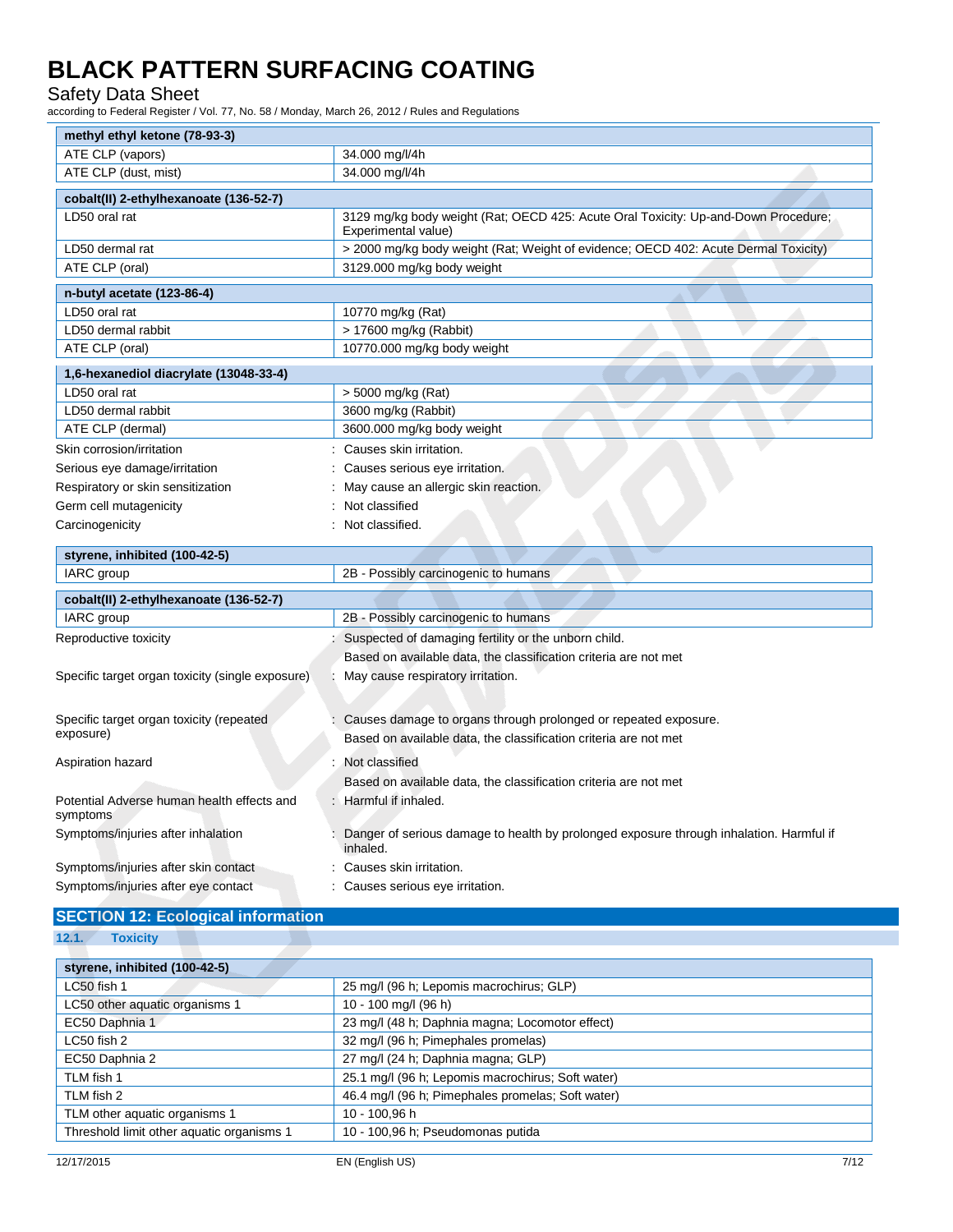Safety Data Sheet

| styrene, inhibited (100-42-5)                                            |                                                                                                                                                                                                        |
|--------------------------------------------------------------------------|--------------------------------------------------------------------------------------------------------------------------------------------------------------------------------------------------------|
| Threshold limit other aquatic organisms 2                                | 72 mg/l                                                                                                                                                                                                |
| Threshold limit algae 1                                                  | > 200 mg/l (192 h; Scenedesmus quadricauda; Inhibitory)                                                                                                                                                |
| Threshold limit algae 2                                                  | 67 mg/l (Microcystis aeruginosa; Inhibitory)                                                                                                                                                           |
| methyl ethyl ketone (78-93-3)                                            |                                                                                                                                                                                                        |
| LC50 fish 1                                                              | 1690 mg/l (96 h; Lepomis macrochirus; Lethal)                                                                                                                                                          |
| EC50 Daphnia 1                                                           | 308 mg/l (48 h; Daphnia magna; Locomotor effect)                                                                                                                                                       |
| LC50 fish 2                                                              | 2990 mg/l (96 h; Pimephales promelas)                                                                                                                                                                  |
| TLM fish 1                                                               | 5600 mg/l (96 h; Gambusia affinis)                                                                                                                                                                     |
| TLM fish 2                                                               | 1690 mg/l (96 h; Lepomis macrochirus)                                                                                                                                                                  |
| TLM other aquatic organisms 1                                            | > 1000 ppm (96 h)                                                                                                                                                                                      |
| Threshold limit algae 1                                                  | 110 mg/l (168 h; Microcystis aeruginosa)                                                                                                                                                               |
| Threshold limit algae 2                                                  | 4300 mg/l (192 h; Scenedesmus quadricauda)                                                                                                                                                             |
|                                                                          |                                                                                                                                                                                                        |
| cobalt(II) 2-ethylhexanoate (136-52-7)                                   |                                                                                                                                                                                                        |
| LC50 fish 1                                                              | 54.1 mg/l (96 h; Pimephales promelas)                                                                                                                                                                  |
| EC50 Daphnia 1                                                           | 2618 µg/l (48 h)                                                                                                                                                                                       |
| Threshold limit algae 1                                                  | 24.1 µg/l (7 days)                                                                                                                                                                                     |
| Threshold limit algae 2                                                  | 90.1 µg/l (7 days; Lemna minor; Growth rate)                                                                                                                                                           |
| n-butyl acetate (123-86-4)                                               |                                                                                                                                                                                                        |
| LC50 fish 1                                                              | 18 mg/l (96 h; Pimephales promelas)                                                                                                                                                                    |
| LC50 other aquatic organisms 1                                           | 10 - 100 mg/l (96 h)                                                                                                                                                                                   |
| EC50 Daphnia 1                                                           | 10 - 100 mg/l (48 h; Daphnia magna; Static system)                                                                                                                                                     |
| EC50 other aquatic organisms 1                                           | 320 mg/l (96 h; Algae)                                                                                                                                                                                 |
| LC50 fish 2                                                              | 62 mg/l (96 h; Brachydanio rerio)                                                                                                                                                                      |
| EC50 Daphnia 2                                                           | 24 - 205 mg/l (24 h; Daphnia magna)                                                                                                                                                                    |
| TLM fish 1                                                               | 10 - 100,96 h; Pisces                                                                                                                                                                                  |
| Threshold limit other aquatic organisms 1                                | 10 - 100,96 h                                                                                                                                                                                          |
| Threshold limit algae 1                                                  | 21 mg/l (168 h; Scenedesmus quadricauda; GROWTH RATE)                                                                                                                                                  |
| Threshold limit algae 2                                                  | 280 mg/l (192 h; Microcystis aeruginosa; GROWTH RATE)                                                                                                                                                  |
| 12.2.<br><b>Persistence and degradability</b>                            |                                                                                                                                                                                                        |
| <b>BLACK PATTERN SURFACING COATING (mixture)</b>                         |                                                                                                                                                                                                        |
| Persistence and degradability                                            | Not established.                                                                                                                                                                                       |
|                                                                          |                                                                                                                                                                                                        |
| styrene, inhibited (100-42-5)                                            |                                                                                                                                                                                                        |
| Persistence and degradability                                            | Readily biodegradable in water. Not readily biodegradable in water. Forming sediments in<br>water. Non degradable in the soil. Adsorbs into the soil. Photodegradation in the air. Not<br>established. |
| Chemical oxygen demand (COD)                                             | 2.80 g O <sup>2</sup> /g substance                                                                                                                                                                     |
| ThOD                                                                     | 3.07 g O <sup>2</sup> /g substance                                                                                                                                                                     |
| BOD (% of ThOD)                                                          | 0.42 % ThOD                                                                                                                                                                                            |
|                                                                          |                                                                                                                                                                                                        |
| <b>Proprietary Resin (TRADE SECRET)</b><br>Persistence and degradability | Not established.                                                                                                                                                                                       |
|                                                                          |                                                                                                                                                                                                        |
| methyl ethyl ketone (78-93-3)                                            |                                                                                                                                                                                                        |
| Persistence and degradability                                            | Readily biodegradable in water. Biodegradable in the soil. Biodegradable in the soil under<br>anaerobic conditions. Not established.                                                                   |
| Biochemical oxygen demand (BOD)                                          | 1.92 g O <sup>2</sup> /g substance                                                                                                                                                                     |
| Chemical oxygen demand (COD)                                             | 2.31 g O <sup>2</sup> /g substance                                                                                                                                                                     |
| ThOD                                                                     | 2.44 g O <sup>2</sup> /g substance                                                                                                                                                                     |
| BOD (% of ThOD)                                                          | $>$ % ThOD (5 day(s)) $>$ 0.5                                                                                                                                                                          |
| cobalt(II) 2-ethylhexanoate (136-52-7)                                   |                                                                                                                                                                                                        |
| Persistence and degradability                                            | Biodegradability in water: no data available.                                                                                                                                                          |
|                                                                          |                                                                                                                                                                                                        |
| n-butyl acetate (123-86-4)<br>Persistence and degradability              |                                                                                                                                                                                                        |
|                                                                          | Readily biodegradable in water. Biodegradable in the soil. Not established.                                                                                                                            |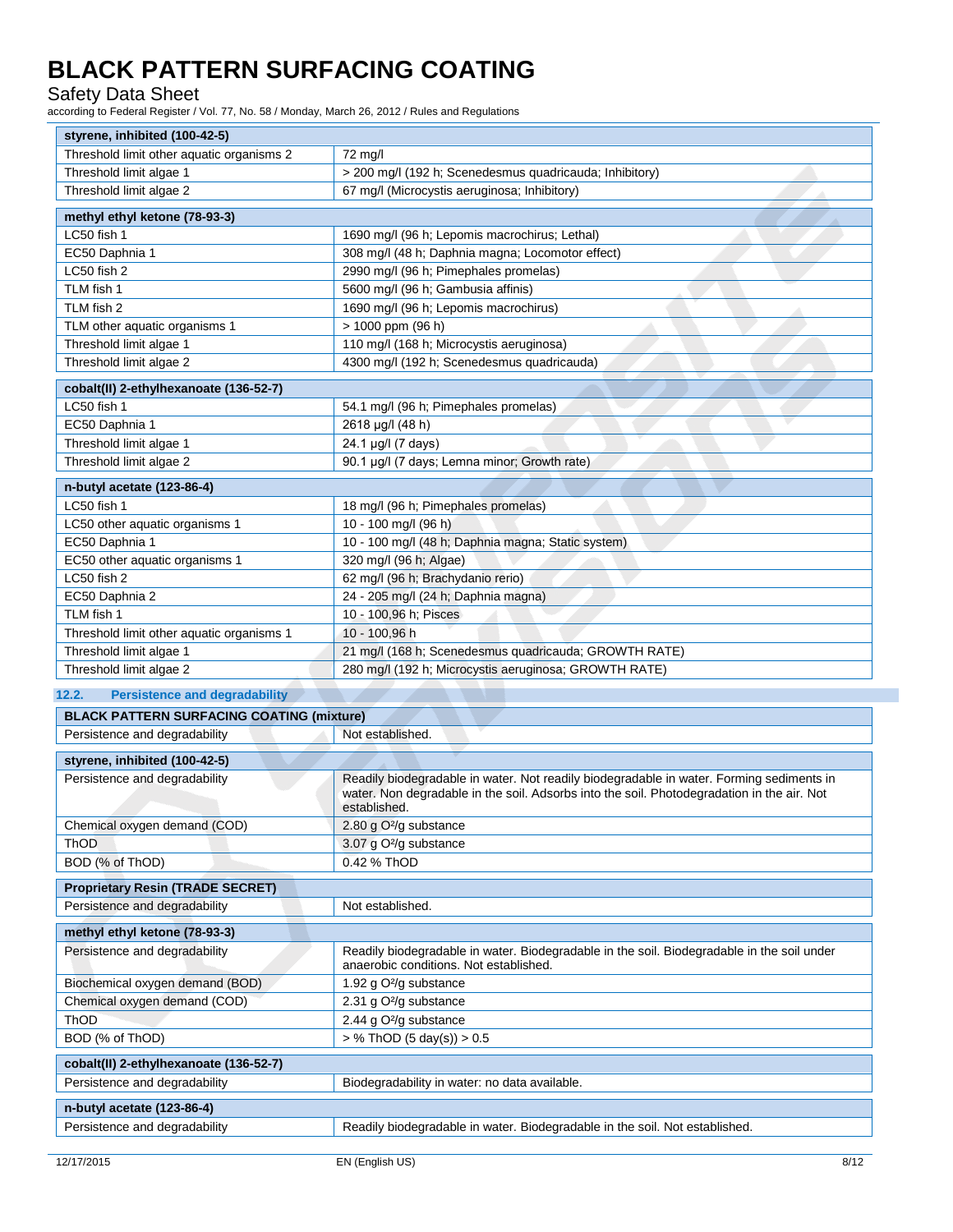### Safety Data Sheet

| n-butyl acetate (123-86-4)                       |                                                                                                                                       |
|--------------------------------------------------|---------------------------------------------------------------------------------------------------------------------------------------|
| Biochemical oxygen demand (BOD)                  | $0.15 - 0.5$ g O <sup>2</sup> /g substance                                                                                            |
| Chemical oxygen demand (COD)                     | 2.32 g O <sup>2</sup> /g substance                                                                                                    |
| ThOD                                             | 2.21 g O <sup>2</sup> /g substance                                                                                                    |
| BOD (% of ThOD)                                  | 46 % ThOD                                                                                                                             |
|                                                  |                                                                                                                                       |
| 1,6-hexanediol diacrylate (13048-33-4)           |                                                                                                                                       |
| Persistence and degradability                    | Inherently biodegradable.                                                                                                             |
| 12.3.<br><b>Bioaccumulative potential</b>        |                                                                                                                                       |
| <b>BLACK PATTERN SURFACING COATING (mixture)</b> |                                                                                                                                       |
| Bioaccumulative potential                        | Not established.                                                                                                                      |
|                                                  |                                                                                                                                       |
| styrene, inhibited (100-42-5)                    |                                                                                                                                       |
| BCF fish 1                                       | 35.5 (Carassius auratus)                                                                                                              |
| BCF other aquatic organisms 1                    | 74                                                                                                                                    |
| Log Pow                                          | 2.96 (Experimental value; OECD 107: Partition Coefficient (n-octanol/water): Shake Flask<br>Method; $25 °C$ )                         |
| Bioaccumulative potential                        | Low potential for bioaccumulation (BCF < 500). Not established.                                                                       |
| <b>Proprietary Resin (TRADE SECRET)</b>          |                                                                                                                                       |
| Bioaccumulative potential                        | Not established.                                                                                                                      |
| methyl ethyl ketone (78-93-3)                    |                                                                                                                                       |
| Log Pow                                          | 0.3 (Experimental value; OECD 117: Partition Coefficient (n-octanol/water), HPLC method; 40                                           |
|                                                  | $^{\circ}$ C)                                                                                                                         |
| Bioaccumulative potential                        | Low potential for bioaccumulation (Log Kow < 4). Not established.                                                                     |
| cobalt(II) 2-ethylhexanoate (136-52-7)           |                                                                                                                                       |
| Bioaccumulative potential                        | No bioaccumulation data available.                                                                                                    |
| n-butyl acetate (123-86-4)                       |                                                                                                                                       |
| BCF fish 1                                       | 14 (Pisces)                                                                                                                           |
| Log Pow                                          | $1.79 - 2.06$                                                                                                                         |
| Bioaccumulative potential                        | Low potential for bioaccumulation (BCF < 500). Not established.                                                                       |
| 1,6-hexanediol diacrylate (13048-33-4)           |                                                                                                                                       |
| Bioaccumulative potential                        | No bioaccumulation data available.                                                                                                    |
|                                                  |                                                                                                                                       |
| 12.4.<br><b>Mobility in soil</b>                 |                                                                                                                                       |
| styrene, inhibited (100-42-5)                    |                                                                                                                                       |
| Surface tension                                  | 0.032 N/m (19 °C)                                                                                                                     |
|                                                  |                                                                                                                                       |
| methyl ethyl ketone (78-93-3)                    |                                                                                                                                       |
| Surface tension                                  | 0.024 N/m (20 °C)                                                                                                                     |
| Ecology - soil                                   | Slightly harmful to plants.                                                                                                           |
| cobalt(II) 2-ethylhexanoate (136-52-7)           |                                                                                                                                       |
| Surface tension                                  | 0.064 N/m (20 °C; 1 g/l)                                                                                                              |
| n-butyl acetate (123-86-4)                       |                                                                                                                                       |
| Surface tension                                  | $0.0145$ N/m (25 °C)                                                                                                                  |
|                                                  |                                                                                                                                       |
| 12.5.<br><b>Other adverse effects</b>            |                                                                                                                                       |
| Other information                                | : Avoid release to the environment.                                                                                                   |
| <b>SECTION 13: Disposal considerations</b>       |                                                                                                                                       |
| 13.1.<br><b>Waste treatment methods</b>          |                                                                                                                                       |
| Waste disposal recommendations                   | : Dispose in a safe manner in accordance with local/national regulations. Dispose of<br>contents/container to approved disposal site. |
| Additional information                           | Handle empty containers with care because residual vapors are flammable.                                                              |
| Ecology - waste materials                        | : Avoid release to the environment.                                                                                                   |
|                                                  |                                                                                                                                       |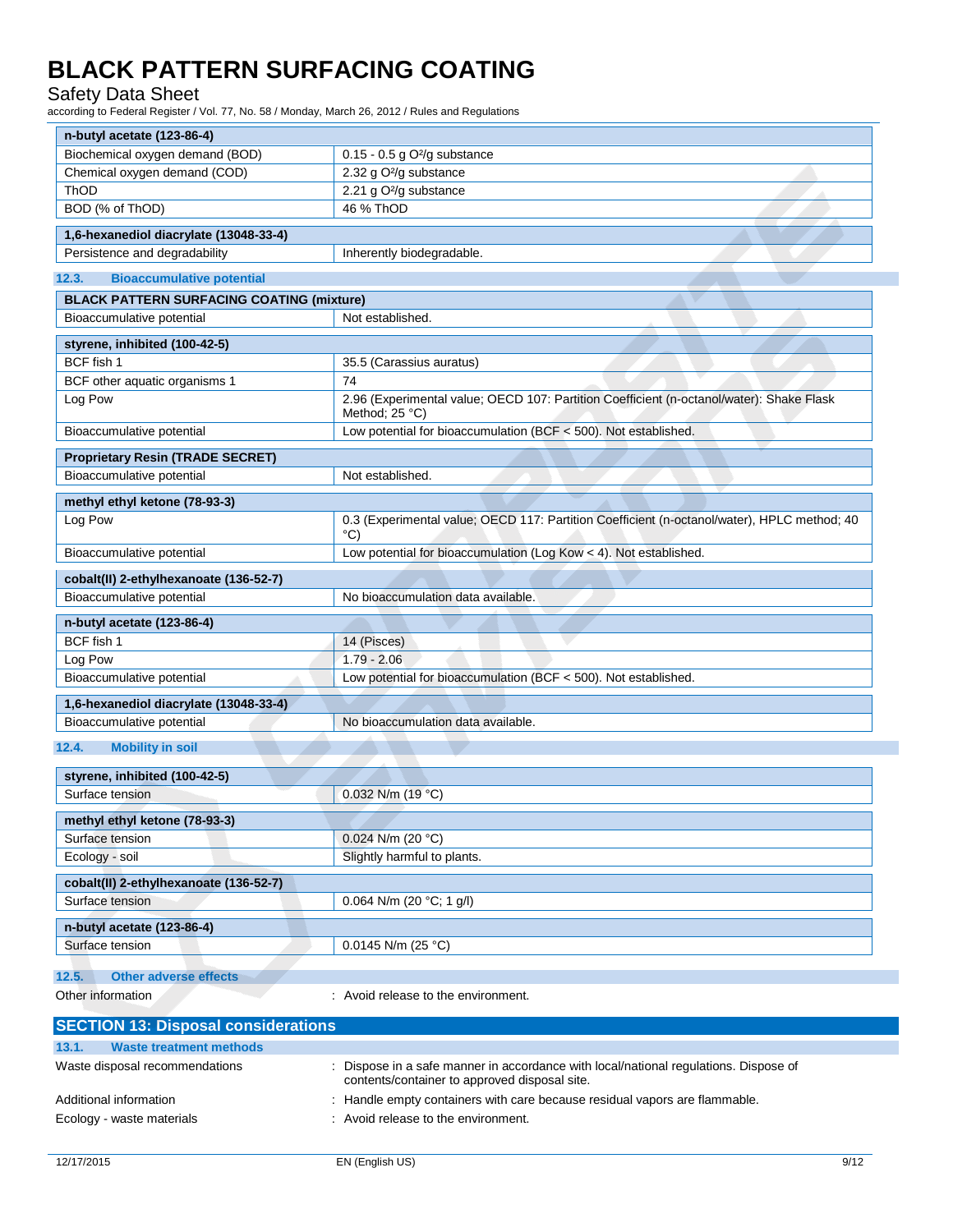### Safety Data Sheet

| according to I cacial Register / Vol. 77, No. 50 / Monday, March 20, 2012 / Raics and Regulatoris                              |                                                                                                                  |
|--------------------------------------------------------------------------------------------------------------------------------|------------------------------------------------------------------------------------------------------------------|
| <b>SECTION 14: Transport information</b>                                                                                       |                                                                                                                  |
| In accordance with DOT<br>UN-No.(DOT)<br>Proper Shipping Name (DOT)<br>Transport hazard class(es) (DOT)<br>Hazard labels (DOT) | : UN1263<br>: PAINT<br>: 3 - Class 3 - Flammable and combustible liquid 49 CFR 173.120<br>: 3 - Flammable liquid |
| Packing group (DOT)                                                                                                            | : II - Medium Danger                                                                                             |
| <b>Additional information</b>                                                                                                  |                                                                                                                  |
| Other information<br><b>ADR</b>                                                                                                | : No supplementary information available.                                                                        |
| Transport document description                                                                                                 | : UN 1263, 3, II, $(D/E)$                                                                                        |
| Packing group (ADR)                                                                                                            | $\pm$ 11                                                                                                         |
| Class (ADR)                                                                                                                    | : 3 - Flammable liquid                                                                                           |
| Hazard identification number (Kemler No.)                                                                                      | : 33                                                                                                             |
| Classification code (ADR)                                                                                                      | $:$ F1                                                                                                           |
| Hazard labels (ADR)                                                                                                            | : 3 - Flammable liquids                                                                                          |
| Orange plates                                                                                                                  | 30<br>1263                                                                                                       |
| Tunnel restriction code                                                                                                        | D/E                                                                                                              |
| LQ                                                                                                                             | 5 <sub>l</sub>                                                                                                   |
| Excepted quantities (ADR)                                                                                                      | E2                                                                                                               |
| <b>Transport by sea</b>                                                                                                        |                                                                                                                  |
| UN-No. (IMDG)                                                                                                                  | : 1263                                                                                                           |
| Proper Shipping Name (IMDG)                                                                                                    | paint                                                                                                            |
| Class (IMDG)                                                                                                                   | 3 - Flammable liquids                                                                                            |
| Packing group (IMDG)                                                                                                           | : II - substances presenting medium danger                                                                       |
| <b>Air transport</b><br>UN-No. (IATA)<br>Proper Shipping Name (IATA)<br>Class (IATA)<br>Packing group (IATA)                   | : 1263<br>: paint<br>: 3 - Flammable Liquids<br>: II - Medium Danger                                             |
| <b>SECTION 15: Regulatory information</b>                                                                                      |                                                                                                                  |
| 15.1. US Federal regulations                                                                                                   |                                                                                                                  |

| styrene, inhibited (100-42-5)                                   |                                                                                                      |       |
|-----------------------------------------------------------------|------------------------------------------------------------------------------------------------------|-------|
| RQ (Reportable quantity, section 304 of EPA's<br>List of Lists) | 1000 lb                                                                                              |       |
| SARA Section 311/312 Hazard Classes                             | Immediate (acute) health hazard<br>Reactive hazard<br>Fire hazard<br>Delayed (chronic) health hazard |       |
| 12/17/2015                                                      | EN (English US)                                                                                      | 10/12 |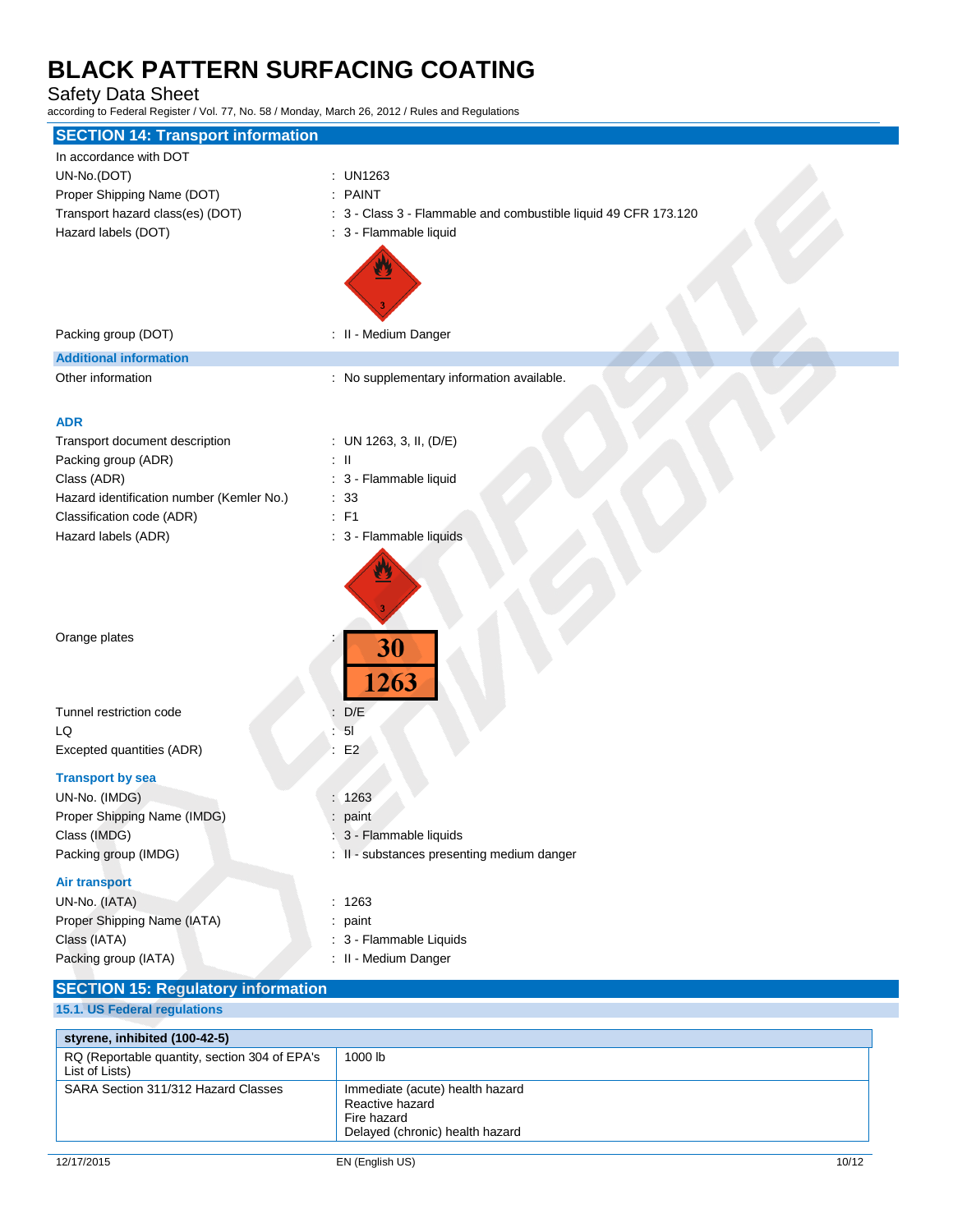### Safety Data Sheet

according to Federal Register / Vol. 77, No. 58 / Monday, March 26, 2012 / Rules and Regulations

| methyl ethyl ketone (78-93-3)                                   |                                                                                   |  |
|-----------------------------------------------------------------|-----------------------------------------------------------------------------------|--|
| RQ (Reportable quantity, section 304 of EPA's<br>List of Lists) | 5000 lb                                                                           |  |
| n-butyl acetate (123-86-4)                                      |                                                                                   |  |
| RQ (Reportable quantity, section 304 of EPA's<br>List of Lists) | 5000 lb                                                                           |  |
| SARA Section 311/312 Hazard Classes                             | Immediate (acute) health hazard<br>Delayed (chronic) health hazard<br>Fire hazard |  |

#### **15.2. International regulations**

#### **CANADA**

No additional information available

#### **EU-Regulations**

No additional information available

### **Classification according to Regulation (EC) No. 1272/2008 [CLP]**

| H <sub>225</sub>                           |
|--------------------------------------------|
| Acute Tox. 4 (Inhalation: dust, mist) H332 |
| H315                                       |
| H <sub>319</sub>                           |
| H <sub>340</sub>                           |
| H <sub>350</sub>                           |
|                                            |

Full text of H-phrases: see section 16

### **Classification according to Directive 67/548/EEC [DSD] or 1999/45/EC [DPD]**

Carc.Cat.2; R45 Muta.Cat.2; R46 F; R11 Xn; R20 Xi; R36/38 Full text of R-phrases: see section 16

### **15.2.2. National regulations**

### **styrene, inhibited (100-42-5)**

Listed on EPA's Hazardous Air Pollutants (HAPS)

### **15.3. US State regulations**

| styrene, inhibited (100-42-5)                               |                                                                   |                                                                              |                                                                         |                                      |
|-------------------------------------------------------------|-------------------------------------------------------------------|------------------------------------------------------------------------------|-------------------------------------------------------------------------|--------------------------------------|
| U.S. - California -<br>Proposition 65 -<br>Carcinogens List | U.S. - California -<br>Proposition 65 -<br>Developmental Toxicity | U.S. - California -<br>Proposition 65 -<br>Reproductive Toxicity -<br>Female | U.S. - California -<br>Proposition 65 -<br>Reproductive Toxicity - Male | Non-significant risk level<br>(NSRL) |
|                                                             |                                                                   |                                                                              |                                                                         |                                      |

#### **styrene, inhibited (100-42-5)**

U.S. - Massachusetts - Right To Know List

U.S. - New Jersey - Right to Know Hazardous Substance List

U.S. - Pennsylvania - RTK (Right to Know) - Environmental Hazard List